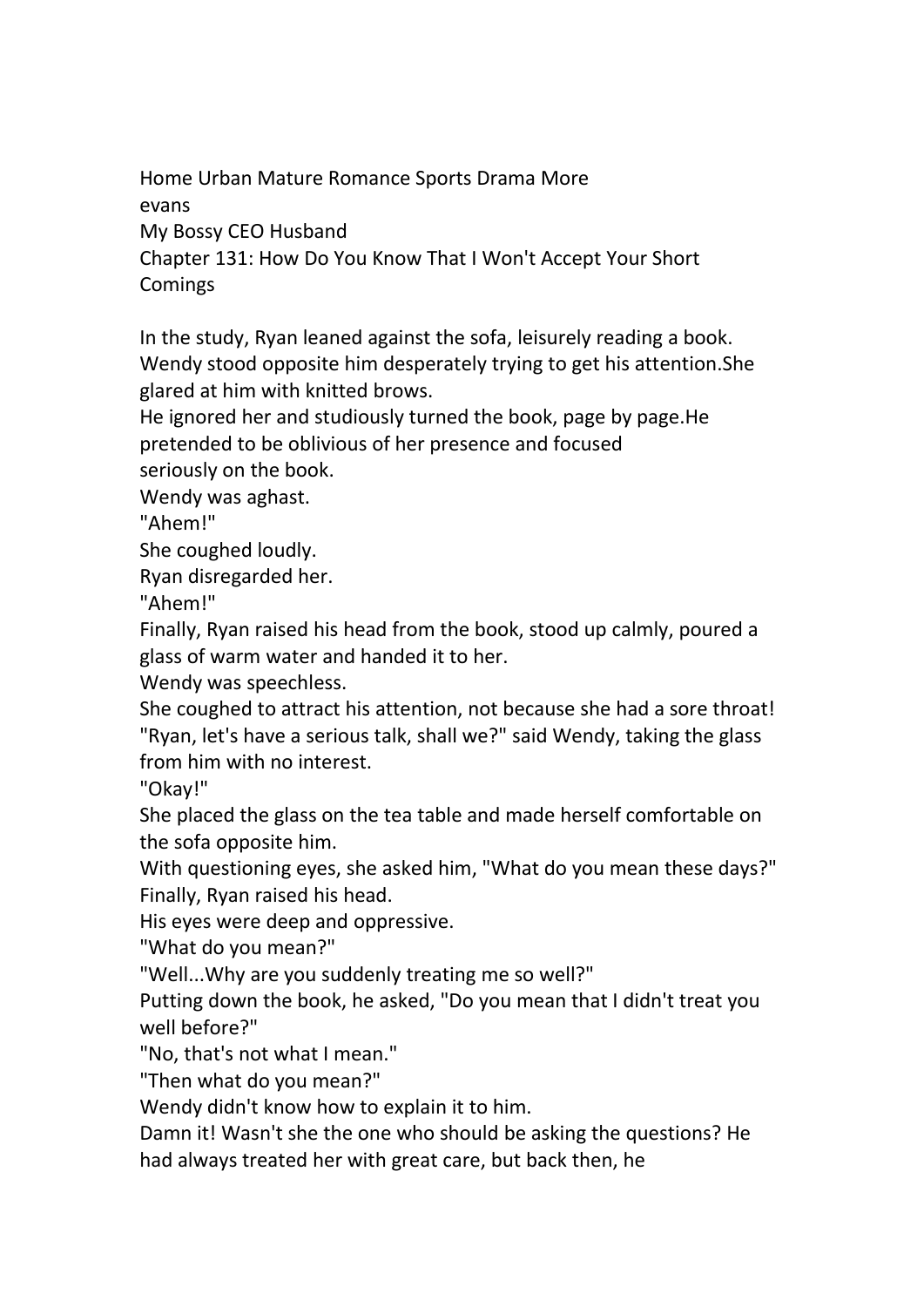did it with a sense of distance and alienation; as a duty.

But now, it was very different.

The equation between them had changed.

His genuine care for her was completely undisguised.

This change shocked and flustered her.

"Ryan..."

Suddenly, Ryan stood up.

He was tall and stood upright.

His solemn face was full of tension and aggression.

He put his hands on the sofa behind her, as if he was holding her in his arms.

Wendy was taken aback.

Oh no! She wondered whether he was going to kiss her.

She was not used to being so close to him, so she moved back a little. "Ryan..."

"I think my actions are very obvious.If you are still not sure..."

He approached her slowly yet intently.

When she had nowhere to retreat, he caressed the back of her head with one hand, leaned forward and kissed her deeply.

Wendy was alarmed.

Her body stiffened and her eyes were wide open.

The warm, smooth, sliding dalliance of his tongue was graceful yet teasing.

He kissed her passionately.

As the temperature in the study rose, so did the heat in that moment. A feverish pitch took on new meaning.

Thump! Thump! Thump! Wendy was aware of her own loud heartbeats. Under her horrified gaze, Ryan finally raised his head.

His breath was unstable and his cold eyes now shone with the light of a gigantic volcano that had just erupted.

There was fire in his eyes; fear in hers.

He placed his forehead against hers and said in a hoarse voice, "Do you understand now?"

It was too close for comfort! She could even see her reflection in his eyes.

Wendy's face was burning with embarrassment.

She failed to be grounded for a long time.<br>"You..."

"Shush!"

Ryan pressed her lips and chuckled.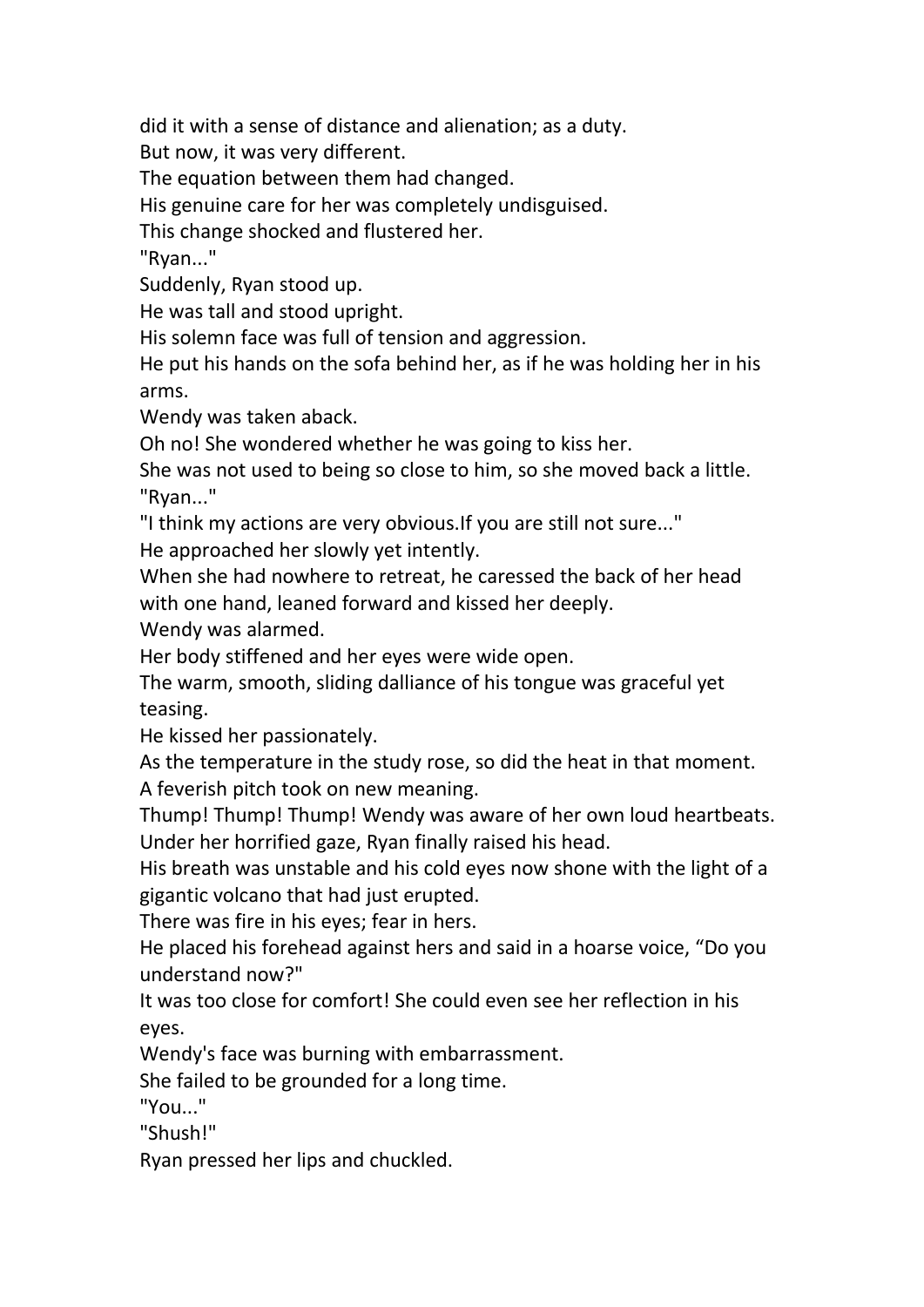"Wendy, don't deny that you have feelings for me."

She looked quite open, but in fact, was very conservative.

If she didn't have feelings for him, she would have slapped him already.

"I…I don't!! " Wendy pushed him away and buried herself in the sofa, avoiding his eyes at all costs.

"Don't be narcissistic.I don't have feelings for you."

"Yes! You don't have feelings for me."

Wendy breathed a sigh of relief.

When she was about to say something, he continued, "But I have feelings for you"

Boom! Her mind went blank hearing his words.

"You, you..." He said it! He really said it! He spelt it out in no uncertain terms.

Wendy could no longer avoid his gaze.

She stared at him starry eyed and asked, "Aren't you afraid? If I refuse you, I'm sure it would be too awkward for us to even see

each other again."

Ryan remained silent.

Yes! Of course he was afraid! Therefore, he had always tried very gently to convey his feelings to her.

He thought that she would accept him if he were gentle and patient enough in his approach.

But after a while, he realized that it had no impact on her.

If he didn't make it clear, she would always play dumb with him.

It was better for him to speak out and confess his feelings for her.

"Be my wife, Wendy!"

What?

"Ahem! Ahem, ahem, ahem..."

Almost choking, Wendy broke out in a bout of uncontrollable coughs. He patted her back awkwardly.

"Oh, Ahem! Ahem! Ryan, do you really know what you are doing? This is not the right way."

Under normal circumstances, even if he wanted her forever, he should have first asked her to be his girlfriend; they dated for a

while, got to know each other better then after a year or two, he proposed marriage.

Was he not putting the cart before the horses ''Oh my God! It was too frightening.''

"Ahem..."

Quietly, Ryan handed the water on the tea table to her.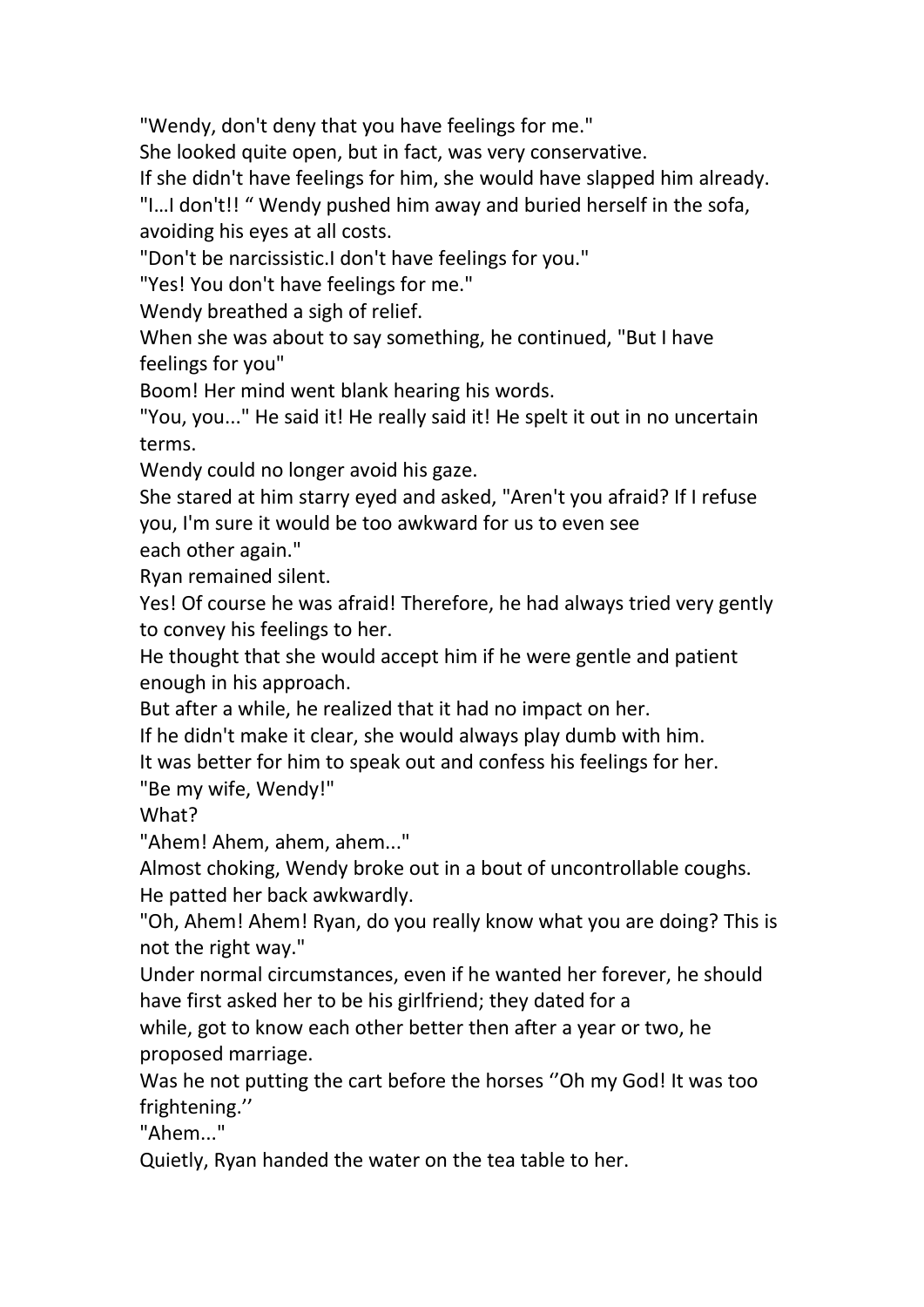Seeing that she drank it up and stopped coughing, he slowly said, "If I follow the normal way, will your answer be yes?"

"Of course not!"

"Then how I handle it is none of your business."

Wendy was dumbstruck.She really had no words to answer back.

Wendy looked at him in horror.She felt that he had become too brazen after confessing his feelings.

"Ryan..."

"You can say anything except 'No'."

Wendy was silent.Was she not allowed to refuse? How overbearing and domineering! Wendy sighed a deep sigh.<br>Wearing a serious look, she stared up into his eyes.

"Ryan, do you really know me?"

After introspecting, Ryan nodded and answered, "Yes!"

"Then tell me."

"You seem astute, but in fact you can be a little stupid sometimes.You seem to be easy, but in fact, you are

conservative.Because of your broken family, you rarely trust

anyone.Although you have suffered so much, you can still keep an

innocent heart.It's very rare and precious!"

Wendy was complacent.

Well! All right! She had to admit that what he said was basically true.

"Do you really think I'm qualified to be your wife just because of this? Do you know my past? Do you know what my interests and

hobbies are? Ryan, I only show you my kind side and you have only seen my dark side once.You don't know me at all."

Ryan sat down and listened to her patiently.

"All in all, I'm not the angel you think I am.I have many

shortcomings.You'd better give up this idea right now."

"Shortcomings? Give me an example."

"For example, I swear like a sailor, I like going to bars, racing and fighting.If I meet a handsome and flirtatious guy in the bar, I may go home with him..."

Seeing the look in Ryan's eyes getting colder, Wendy spread out her hands and said, "See? I told you a long time ago.You can't handle it."

She stood up and patted her buttocks.

"Well, that's all.Let's pretend we never had this conversation.From now on, you are still my boss and neighbor.We can still be